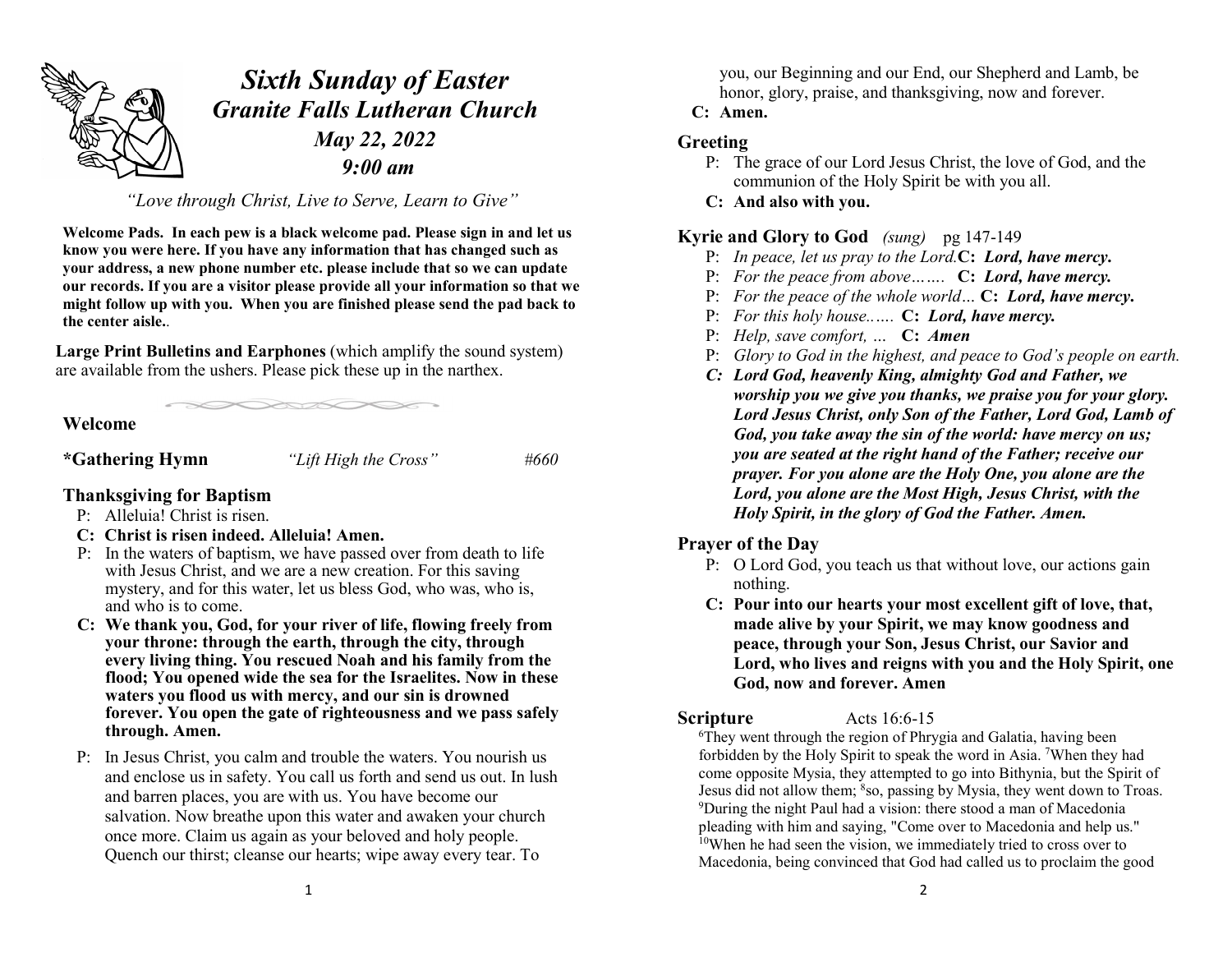news to them. <sup>11</sup>We set sail from Troas and took a straight course to Samothrace, the following day to Neapolis, <sup>12</sup> and from there to Philippi, which is a leading city of the district of Macedonia and a Roman colony. We remained in this city for some days. <sup>13</sup>On the sabbath day we went outside the gate by the river, where we supposed there was a place of prayer; and we sat down and spoke to the women who had gathered there. <sup>14</sup>A certain woman named Lydia, a worshiper of God, was listening to us; she was from the city of Thyatira and a dealer in purple cloth. The Lord opened her heart to listen eagerly to what was said by Paul. <sup>15</sup>When she and her household were baptized, she urged us, saying, "If you have judged me to be faithful to the Lord, come and stay at my home." And she prevailed upon us.

#### Gospel John 14:25-29

 $25I$  have said these things to you while I am still with you.  $26But$  the Advocate, the Holy Spirit, whom the Father will send in my name, will teach you everything, and remind you of all that I have said to you. <sup>27</sup>Peace I leave with you; my peace I give to you. I do not give to you as the world gives. Do not let your hearts be troubled, and do not let them be afraid. <sup>28</sup>You heard me say to you, 'I am going away, and I am coming to you.' If you loved me, you would rejoice that I am going to the Father, because the Father is greater than I.<sup>29</sup>And now I have told you this before it occurs, so that when it does occur, you may believe.

P: The gospel of the Lord.

C: Praise to you, O Christ.

# Children's Message

#### Sermon

**Hymn of the Day** "This Is the Spirit's Entry Now"  $#448$ 

#### A Recognition of Those Graduating From High School

- P: You were named and called in baptism, called forth to receive Holy Scriptures, called forth to receive Holy Communion, called forth to profess your Faith in your Confirmation of Faith, and now you are called forth one more time, with your parents and guardians, as you prepare for graduation. Please come forward with your parents and guardians as I read your names: (names are read)
- L: These quilts are more than fabric and batting; they symbolize the care this congregation has had for you during these many years of growth. They symbolize how we want to continue to support, encourage and sustain your faith in the years to come. (Parent/guardian places quilt on student's shoulders.)

P: This community cares for and loves you, as you go out into the world. We hope that these quilts are a sign of that love in your lives, and a reminder of the love God has for each one of you. Once you were held as babies; now you are held as children of God and brothers and sisters in Christ.

#### Parents: May this quilt always be a sign of our love and God's love in Christ, wherever Life might take you, and wherever Christ is with you.

P: May the blessings of God continue to accompany you, graduates, in the coming days and years. Amen.

| Autumn Ladwig | Kiersten Luepke   | Riley Enstad |
|---------------|-------------------|--------------|
| Jack Tjosvold | Patrick Hoerneman |              |

### \*Apostles Creed

I believe in God, the Father almighty, creator of heaven and earth. I believe in Jesus Christ, God's only Son, our Lord, who was conceived by the Holy Spirit, born of the virgin Mary, suffered under Pontius Pilate, was crucified, died, and was buried; he descended to the dead. On the third day he rose again; he ascended into heaven, he is seated at the right hand of the Father, and he will come to judge the living and the dead. I believe in the Holy Spirit, the holy Catholic church, the communion of saints, the forgiveness of sins, the resurrection of the body, and the life everlasting. Amen.

# Prayers of the Church (sung response #752)

- P: Set free from captivity to sin and death, we pray to the God of resurrection for the church, people in need, and all of creation. God of new life, open your church to the unexpected ways your Spirit is at work. Guide bishops, pastors, deacons, and lay leaders in their visioning, partnership, and planning. Surround us with your peace. Hear us O God,
- C: Lord, Listen to your children praying, Lord, Send your Spirit in this place; Lord, listen to your children praying, send us love, send us pow'r, send us grace.
- P: …….(after each petition.)…. Hear us O God,
- C: Lord, Listen to your children praying,….. send us grace.
- P: In your mercy, O God, respond to these prayers, and renew us by your life-giving Spirit; through Jesus Christ, our Savior.
- C: Amen.

**Offering:** "Abide with Me" #629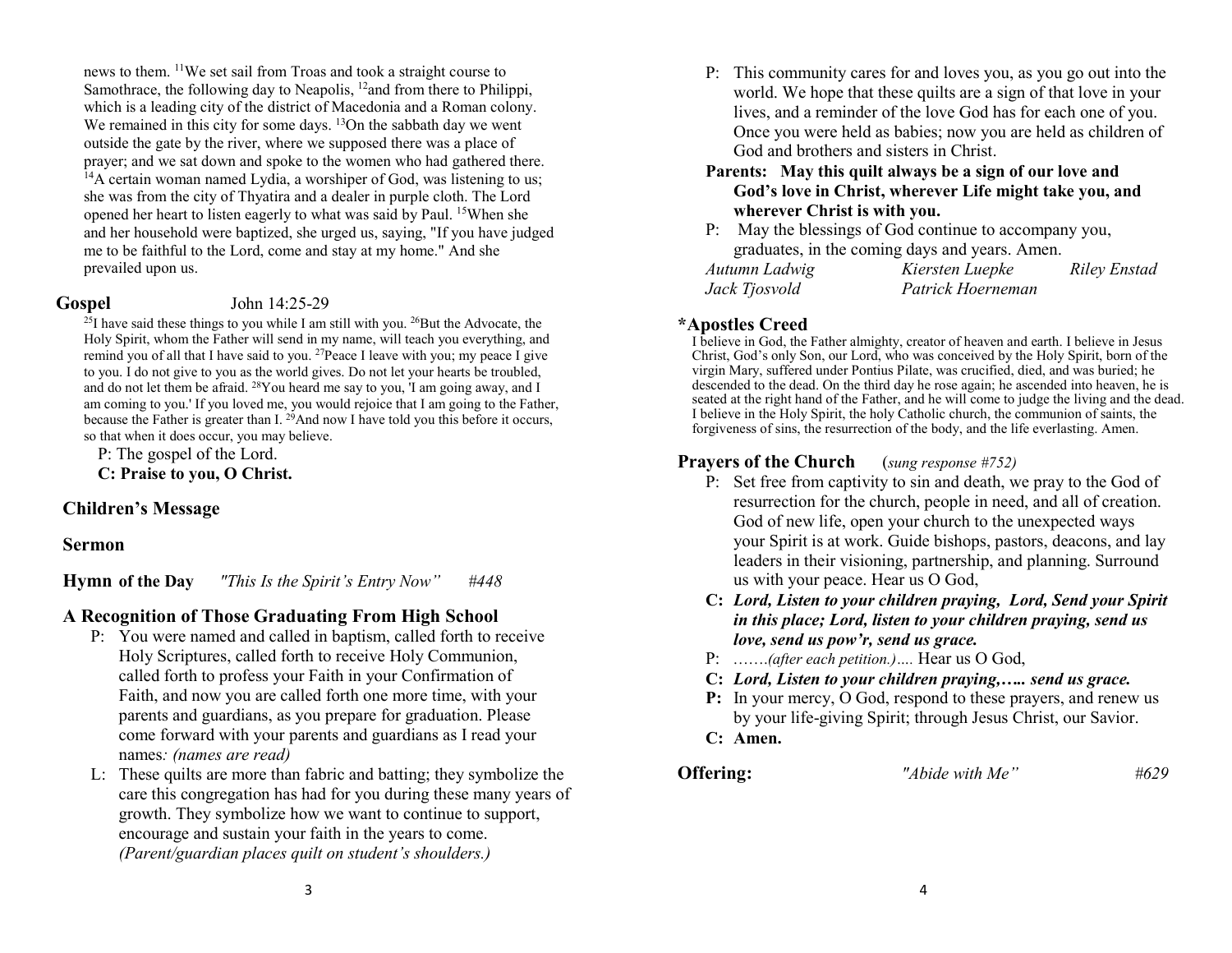### Offering Prayer

- P: Living God, you gather the wolf and the lamb to feed together in your peaceable reign, and you welcome us all at your table. Reach out to us through this meal, and show us your wounded and risen body, that we may be nourished and believe in Jesus Christ, our Savior and Lord.
- C: Amen
- P: Gathered into one by the Holy Spirit, let us pray as Jesus Christ taught us…

#### \*Lord's Prayer

Our Father, who art in heaven, hallowed be thy name, thy kingdom come, thy will be done, on earth as it is in heaven. Give us this day our daily bread; and forgive us our trespasses, as we forgive those who trespass against us; and lead us not into temptation, but deliver us from evil. For thine is the kingdom, and the power, and the glory, forever and ever. Amen.

**Closing Hymn** "*My Life Flows On in Endless Song*"  $#763$ 

#### **Announcements**

#### **Benediction**

#### Sending

- P: Alleluia! Christ is risen.
- C: Christ is risen indeed. Alleluia!
- P: Go in peace. Tell what God has done.
- C: Thanks be to God.

#### Worship Participants

Ministers *All of us gathered to worship* Lead Pastor Mark Manning Associate Pastor Paul Drees Organ/Piano Lynn Ullrich Reader Patrick Hoernemann

Usher team next week: Scott Bjorndal, Dan Walters, Dave Haroldson, Dwayne Erickson, Jerry Lemcke, Jon Redetzke, Steven Bjorndal.

# Congratulations to the following HS Seniors:

Patrick Hoernemann North Dakota State Univ.- Computer Engineering Riley Enstad Alexandria Technical College Kiersten Luepke University of MN - Biomedical Engineering Jack Tjosvold Pursuing a career at Tjosvold Equipment Autumn Ladwig MN State Univ., Moorhead - Photo Journalism

& Music

# News & Announcements

Learn About the GFLC Endowment Fund: There will be presentation to clear up some misunderstandings or lack of information on how endowment works. The presentation will be after the worship service today. It will begin 9 minutes after the benediction. It will only be 13 minutes long. The presentation will be in the family room. All are welcome.

Friends are welcome to join in a birthday celebration today for Lori Carter from 1:30pm to 3:00pm. "80  $\&$  Fabulous!" This will be held in the fellowship hall here at church.

Next Sunday, May 29 will be our next "Inprovised By the Spirit" Worship where *you* choose the hymns, *you* read the lessons, you write the prayer petitions, and you help with the sermon. We had a great time with this on the 5th Sunday in January, and we are excited about using it on the 5th Sunday in May as well. But remember: you have to be there to make requests, so plan on attending--and participating--and following the lead of the Spirit!

#### Calendar this week:

| Monday -    | $1:00 \text{ pm}$            | <b>Staff Meeting</b>         |
|-------------|------------------------------|------------------------------|
| Tuesday -   | $9:00$ am                    | Sewing Day                   |
| Wednesday - | $9:00$ am                    | Sewing Day                   |
| Thursday -  | $2:30 \text{ pm}$            | Espresso Time                |
| Friday -    |                              |                              |
| Saturday    | $7:00$ am                    | Men's Bible Study            |
| Sunday -    | $9:00$ am                    | Worship service with FB live |
| Monday -    | Memorial Day - Office Closed |                              |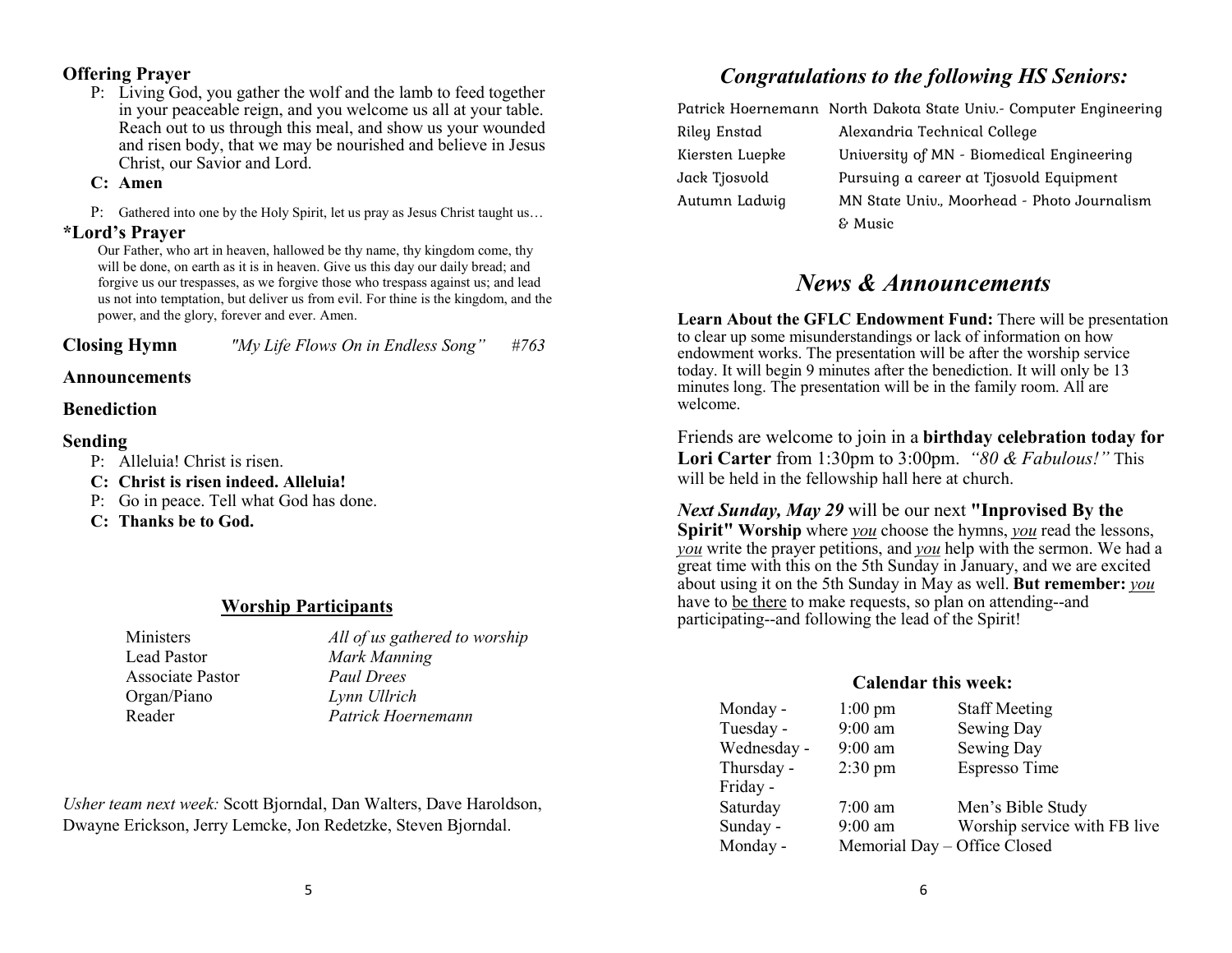On June 4th, at 4:00pm, Paul and Anna Drees will be celebrating their marriage at GFLC. They had a small COVID wedding last year, and are excited to have a larger renewal ceremony this year! All are welcome to attend the ceremony at 4:00pm, some pews will be set aside for traveling guests. Due to the large number of traveling guests & restrictions around space, dinner following the ceremony will be by invite only. Paul and Anna would be thrilled to have everyone join them for a potluck at 11:30am on Sunday, June 5th, in the GFLC basement. Please do not feel any need to give gifts, the couple already has everything they need! If you would like to give a gift, please make a contribution in the couples' honor to: the Neighbors United Food Shelf, or Give Directly (givedirectly.org), or to the couples' honeymoon fund. They are excited to celebrate with y'all!

Check the greeting card rack for new additions for Graduation, Father's Day, Wedding cards, etc. \$1.00 per card. The rack is located by the elevator.

# We are taking donations for our Kasota Stone Restoration

**Project!** At our semi-annual meeting, we voted to enter into a contract with Mid-Continental Restoration Company for the sum of \$131,688 for this restoration, and our Council has established

a special Dedicated Account for it! Please write 'Kasota Stone' in the memo line of your donations. For cash donations please use an envelope from the narthex and add the memo on the envelope. Thanks for your generosity, and watch as we continue to raise money for this project!





Granite Falls Putheran Church **Vacation Bible School** June  $27^{th}$  to June 30th 2022  $1:00$  pm to 5:30 pm  $(**Preschool - see bottom of page **)$ 

Open for kids (GFLC member or not) entering 1<sup>st</sup> thru 6<sup>th</sup> grades!

VBS will be led by camp counselors from Shetek Lutheran Ministries, at GFLC, Snacks will be provided. This is a fun event to praise God and share his word.

We will be having staff from Shetek Bible Camp come to lead VBS, and could really use some volunteers to help out! This would be a wonderful experiences for High Schoolers, retired folks, stay-at-home parents, or anyone looking to help either prepare food or help lead children. You can volunteer for one to four days, whatever works for your schedule.

#### Registration will be completely online. Registration Deadline is June 13th. \$10.00 per student. (\$20.00 max/family)

# **To Register:**

Go to www.shetek.org. click on Register, then create an account, (if you don't already have one) During registration you will be asked for a Group Hold ID (GHR ID): Enter: GraniteDay Fill out the required forms.

If you would be interested in volunteering, please contact the church office at reception@granitefallslutheran.com or 320-564-3746.

#### NEW this year!!!

\*\*Preschool Parent/Child VBS June  $27<sup>th</sup>$  to June  $30<sup>th</sup>$ , ages two through kindergarten

from 4:30 pm to  $5:30$  pm. GFLC is putting this event on with our own excellent volunteers...but you have to register with us so we know who/how many to expect. There will be a lesson, snack. craft, music and some games. BUT YOU HAVE TO LET US KNOW AHEAD OF TIME. Call the office to register. 320-564-3746 There is no charge for preschool VBS.



# \*\*There is a volunteer sign-up board in the narthex. \*\*

We still need, (3-4) volunteers per day to help the camp staff, (2-3) snack preparers and servers per day, and (1-2) hosts for the camp staff. Watch for a food sign up sheet if you wish to contribute snacks for VBS.